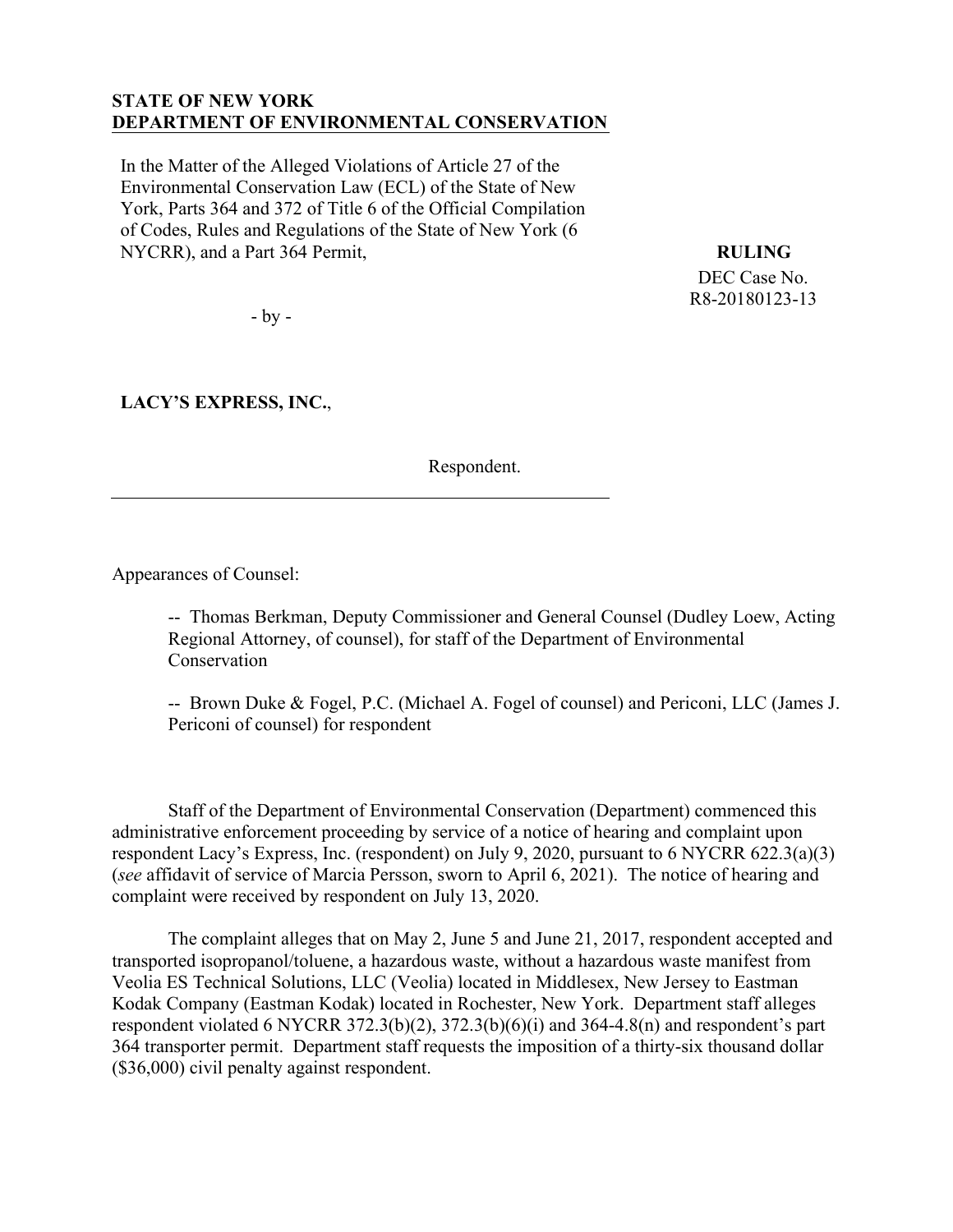Respondent did not answer the complaint. On April 6, 2021, Department staff submitted a written motion for default judgment with supporting papers (*see* Appendix A, attached hereto [listing documents submitted on the motion]). Department staff served the motion and supporting papers on respondent by priority mail on April 6, 2021 (*see* affidavit of service of Marcia Persson, sworn to May 14, 2021).

By letter dated April 12, 2021, Chief Administrative Law Judge (ALJ) James T. McClymonds advised the parties that the matter had been assigned to the undersigned ALJ. By letter dated May 5, 2021, respondent filed papers in opposition to staff's motion (*see* Appendix A). Respondent argues that respondent should be allowed to file a late answer to the complaint because good cause exists for respondent's default and respondent has a meritorious defense to staff's complaint. Respondent's opposition constitutes a cross-motion to reopen the default and for leave to file a late answer. Respondent also requests that staff's motion for default judgment be denied. In the alternative, if respondent is not allowed to answer the complaint and default judgment is granted on liability, respondent requests that a hearing be held on the penalty requested by Department staff.

According to William H. Ferrell, Jr., CEO of respondent, respondent received Department staff's notice of hearing and complaint on July 13, 2020, and Mr. Ferrell immediately called the office of the Department's Commissioner. Although respondent had previously been represented by counsel in the parties' attempts to negotiate a settlement, respondent asserts that respondent was not represented at the time the notice of hearing and complaint were served on respondent. Mr. Ferrell did not speak with the Commissioner, but his call was referred to the Department's Office of General Counsel. Respondent subsequently received a telephone call from Scott Crisafulli, Deputy General Counsel for the Department. According to respondent, Mr. Crisafulli asked Mr. Ferrell to send him relevant documentation relating to the matter. Mr. Ferrell emailed the documentation to Mr. Crisafulli on August 11, 2020. Mr. Ferrell further claims that he did not hear back from the Department until he received staff's motion for a default judgment. (*See* affidavit of William H. Ferrell, Jr., sworn to May 5, 2021 [Ferrell Affidavit], ¶¶ 8-14.)

As a defense to staff's complaint, respondent asserts that on the dates in question, respondent believed it was transporting a product, not hazardous waste. Therefore, respondent argues that it had no reason to believe that the material needed to be accompanied by a hazardous waste manifest. Respondent also states that respondent had no reason to question Veolia regarding the shipments at issue because the shipments were accompanied by bills of lading and in the past Veolia had provided manifests when hazardous waste was being shipped. (*See* Ferrell Affidavit, ¶¶ 19-22.) Respondent also claims that based on its prior dealings with Veolia, if a hazardous waste manifest was required, respondent believes Veolia would have provided a manifest at the time of transport. Because Veolia did not on the three occasions at issue, respondent claims it believed that a product was being transported. (*Id.* ¶ 24.)

Respondent also asserts as an affirmative defense that Department staff's three-year delay in pursuing this matter was unreasonable pursuant to *Matter of Cortlandt Nursing Home v Axelrod* (66 NY2d 169, 178 [1985], *cert denied* 476 US 1115 [1986]). *Cortlandt* addresses the State Administrative Procedure Act (SAPA) § 301 requirement that the parties in an adjudicatory proceeding shall be afforded an opportunity for hearing within a reasonable time. Respondent's papers allege the factual elements of a *Cortlandt* defense — delay, injury to the respondent's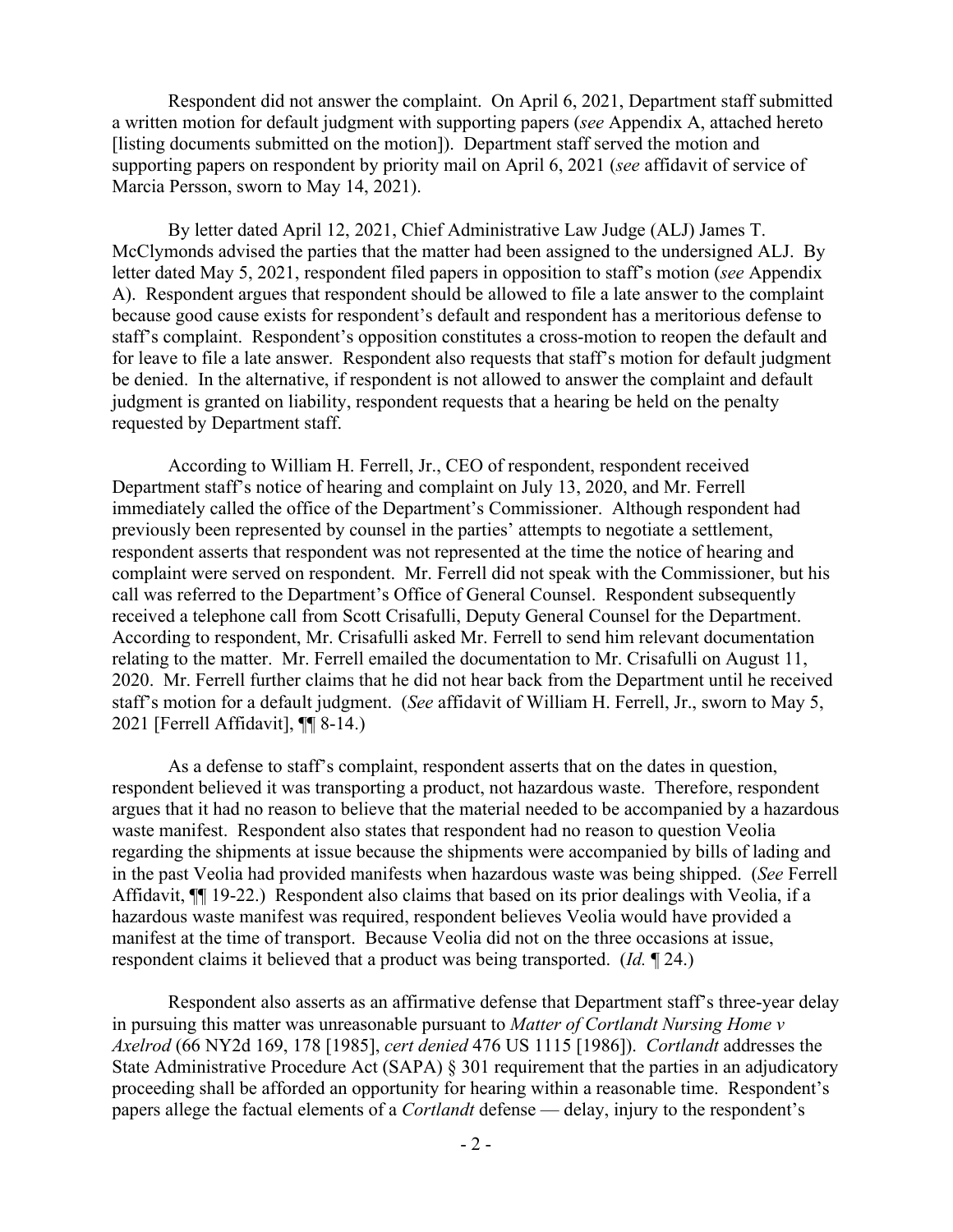private interests, and a significant and irreparable prejudice to respondent's defense of the proceeding resulting from the delay. (*See* affirmation of Michael A. Fogel, dated May 5, 2021,  $\P\P$  45-51.)

Respondent requests that staff's motion for a default judgment be denied, and that respondent be granted leave to file an answer to the complaint.

Department staff opposes respondent's motion to reopen the default (*see* Appendix A). Staff argues that respondent has not shown good cause or reasonable excuse for the default or the existence of a meritorious defense to the violations alleged by staff. Department staff claims respondent's course of conduct from the date of the alleged violations, through staff's attempts to compromise the matter by order on consent, and after staff served respondent with the complaint, displays a pattern of ignoring Department staff and a willful disregard of the notice of hearing and complaint. According to Department staff, respondent did not request and was not granted an extension to answer when respondent discussed the matter with Mr. Crisafulli on July 23 and August 11, 2020. (*See* reply affirmation of Dudley Loew, dated May 28, 2021 [Loew Reply], ¶¶ 107-119; reply affirmation of Scott Crisafulli, dated May 18, 2021 [Crisafulli Reply], ¶¶ 6-12.)

Department staff claims that nothing in respondent's cross-motion demonstrates that a meritorious defense to the alleged violations is likely to exist. Staff argues that respondent does not cite any specific regulatory exemption or exclusion in support of respondent's argument that the transported isopropanol/toluene was a product. In addition, staff argues that respondent has not provided any proof that the isopropanol/toluene in question was a product. Staff points to the fact that Eastman Kodak reclaimed the isopropanol/toluene and therefore it was not a product and no evidence can be provided to change that fact. Staff further argues that respondent relies on speculation to support its argument that it was transporting a product. (*See* Loew Reply, ¶¶ 25-45.)

In addition, Department staff argues that any delay in commencing this proceeding was caused by respondent and that respondent's papers fail to properly demonstrate the required elements of a *Cortlandt* defense (*see* Loew Reply, ¶¶ 53-103).

#### **DISCUSSION**

Under the Department's Uniform Enforcement Hearing Procedures (6 NYCRR part 622), an answer to a complaint must be served "[w]ithin twenty (20) days of receiving the notice of hearing and complaint or an amended complaint, respondent must serve on department staff an answer signed by respondent, respondent's attorney or other authorized representative. The time to answer may be extended by consent of department staff or by permission of the ALJ. Failure to make timely service of an answer constitutes a default and a waiver of the respondent's right to a hearing." (6 NYCRR 622.4[a].)

In addition, an ALJ possesses the discretion to reopen the default in answering upon a showing that a meritorious defense is likely to exist and that good cause for the default exists (*see* 6 NYCRR 622.15[f]). In opposing respondent's argument that good cause exists for respondent's default, Department staff relies, in part, on respondent's alleged conduct leading up to the service of the complaint. My review, however, must weigh whether respondent had a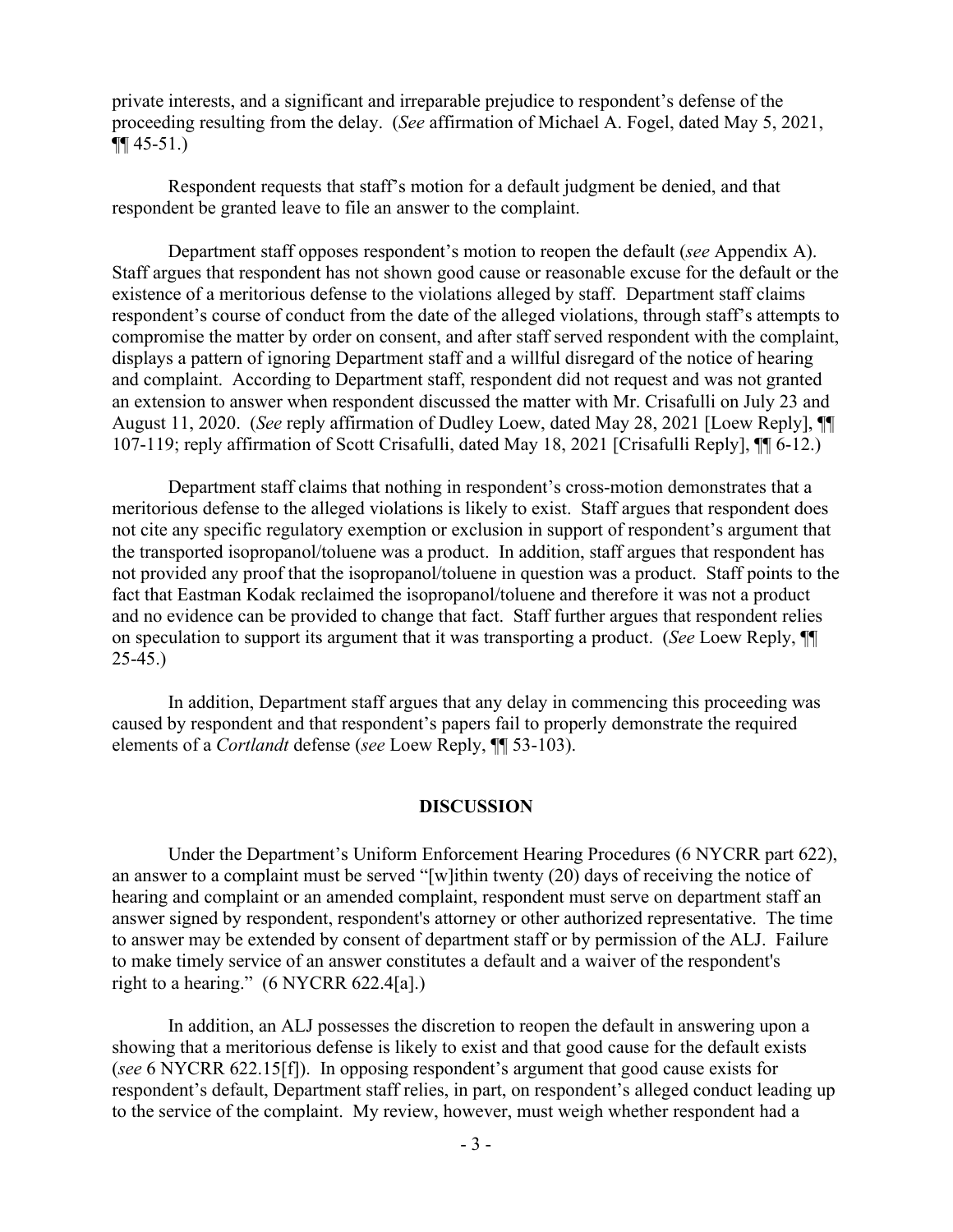reasonable excuse that lead to the default. Accordingly, on respondent's cross motion, I am considering the events occurring after service of the complaint to determine whether a reasonable excuse has been stated.

Respondent explained that it did not timely answer the complaint because Mr. Ferrell decided to call the Commissioner's office directly upon receipt of the notice of hearing and complaint. That call, and an email, were responded to by Mr. Crisafulli and two telephone discussions between Mr. Ferrell and Mr. Crisafulli followed. According to Mr. Ferrell, Mr. Crisafulli promised to look at the documents that respondent emailed to him and get back to Mr. Ferrell. Mr. Ferrell claims he did not hear from the Department again until he was served with the motion for default judgment. (Ferrell Affidavit, ¶¶ 10-12.) Mr. Crisafulli, however, states that he left a telephone message with Mr. Ferrell on January 15, 2021 "with a final offer of settlement" and advised Mr. Ferrell that Mr. Loew would follow up with him. (Crisafulli Reply, ¶ 10.) Mr. Loew followed up by leaving a voicemail with Mr. Ferrell on January 22, 2021, but Mr. Ferrell did not respond to either voicemail. (Loew Reply,  $\P$  125-126.)

On April 6, 2021, Department staff served its motion for default judgment papers on respondent by priority mail. Staff, however, did not provide tracking information for when the priority mail was delivered (*see* affidavit of service of Marcia Persson, sworn to May 14, 2021). Accordingly, I treat staff's service as service by first class mail for the purpose of determining when a response to the motion was due. Pursuant to  $6$  NYCRR  $622.6(a)(3)$ , respondent had five days after the motion was served to serve a response. Pursuant to CPLR 2103(b)(2) and 6 NYCRR 622.6(b)(2)(i), five days are added to the prescribed period for responding to staff's motion when the motion is served by first class mail. Accordingly, respondent had ten days or until April 16, 2021 to respond to staff's motion. After being served with staff's motion, respondent retained an attorney (Ferrell Affidavit, ¶ 13). On April 16, 2021, respondent's attorney contacted Mr. Loew to discuss the matter. Following emails exchanged on April 20 and 21, 2021, respondent's time to respond to the motion was extended until May 5, 2021. (*See* Fogel to Loew email, dated April 20, 2021; Loew to Fogel email, dated April 21, 2021.) The response was timely submitted on May 5, 2021.

To determine whether good cause or a reasonable excuse for the default exists, "depends upon the extent of the delay, whether the opposing party has been prejudiced, whether the defaulting party has been willful, and the 'strong public policy' in favor of resolving cases on the merits" (*Matter of Miller*, Ruling of the ALJ, June 12, 2018 at 7, *citing Puchner v Nastke*, 91 AD3d 1261, 1262 [3d Dept 2012]; *see also Huckle v CDH Corp*., 30 AD3d 878, 879-880 [3d Dept 2006] [CPLR 3215 motion]).

I find there has not been a significant delay in this matter. As noted above, the complaint was served on respondent on July 13, 2020. Accordingly, respondent's answer was due on August 2, 2020. When Mr. Ferrell and Mr. Crisafulli discussed this matter on July 23 and August 11, 2020, there may not have been a request or grant of an extension of the time to answer the complaint. It does appear, however, respondent expected that those discussions may lead to a potential resolution of the matter. It wasn't until five months after the August 11, 2020 discussion that a final settlement offer was offered to Mr. Ferrell. Respondent states that it believed the long delay in hearing from Department staff was due to the pandemic (*see* Ferrell Affidavit, ¶ 11). Although respondent did not attempt to contact Mr. Crisafulli or Mr. Loew after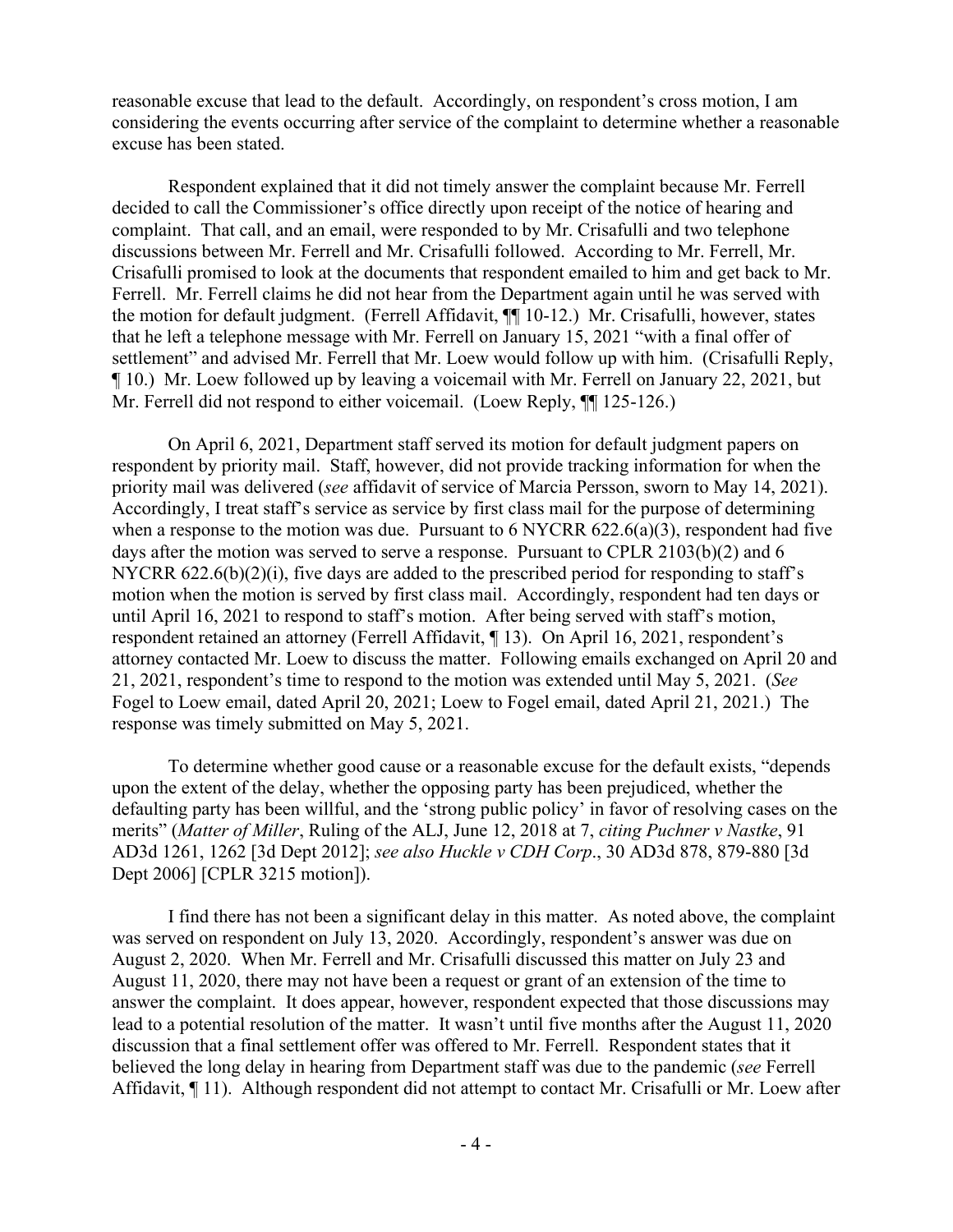they left voicemails for him in January 2021, Mr. Ferrell did retain counsel as soon as respondent was served with staff's motion (*see* Ferrell Affidavit, ¶ 13).

As discussed above, respondent immediately set about opposing staff's motion and timely opposed the motion. Notwithstanding respondent's failure to respond to the January 2021 continued offers of settlement from Department staff, respondent's default does not appear to be willful because respondent immediately reached out to the Department and reasonably believed that the communications with the Department may resolve the matter. I find it was reasonable for respondent to believe that the delay in hearing back from the Department after the August 11, 2021 discussion with Mr. Crisafulli was due, in part, to pandemic related delays.

Department staff alleges that staff will be prejudiced if respondent is granted permission to file a late answer. Staff notes that a significant amount of time and resources were expended in attempting to settle the matter with respondent as well as in assembling the documents for staff's motion for default. Staff also argues that if respondent's motion is granted it will send a signal to the regulated community that serving an answer to a complaint is optional despite the express language in 6 NYCRR 622.4(a) regarding a default and respondent's waiver of its right to a hearing. I disagree. It falls within the sound discretion of the ALJ to extend the time to answer and to decide motions to reopen a default in answering. The prejudice that staff claims to suffer is unconvincing because the effort staff has put into this enforcement proceeding to date is transferrable to a hearing on the merits. Lastly, serving an answer to a complaint is not optional, it is required. On a case by case basis, motions to reopen defaults are provided for by law and will be considered in light of the circumstances constituting the default. Considering the unique circumstances of this matter, including the communications between the Department and respondent, I conclude that respondent has shown a reasonable excuse for its default.

Respondent claims that based on the documentation provided by Veolia, respondent reasonably believed it was transporting a product not subject to the manifesting requirements of 6 NYCRR part 372. On this motion, the law only requires respondent to make "a showing of sufficient facts to demonstrate, on a prima facie basis, that a defense existed" (*Santander Consumer USA, Inc. v Kobi Auto Collision & Paint Center*, 166 AD3d 1365, 1366 [3d Dept 2018]). A summary judgment standard is not applied to motions brought pursuant to CPLR 5015(a)(1) or 6 NYCRR 622.4(f) (*see e.g. Lai v Montes*, 182 AD3d 646 [3d Dept 2020]). While respondent's stated defense may ultimately prove unsuccessful, I find respondent has shown that a meritorious defense is likely to exist.

In Department staff's opposition to respondent's cross motion, staff argues that respondent's defense is not supported by the law or facts. Such a conclusion, however, would require a determination of the defense on the merits, which goes beyond the determination of the motions before me. In this matter, the opposing positions of the parties raise factual, legal and policy questions that should only be decided after issue is joined. Similarly, the parties raise factual and legal questions regarding a *Cortlandt* defense that should only be decided on the merits.

For the limited purpose of reopening respondent's default in answering, I conclude that the likelihood of a meritorious defense has been shown by respondent.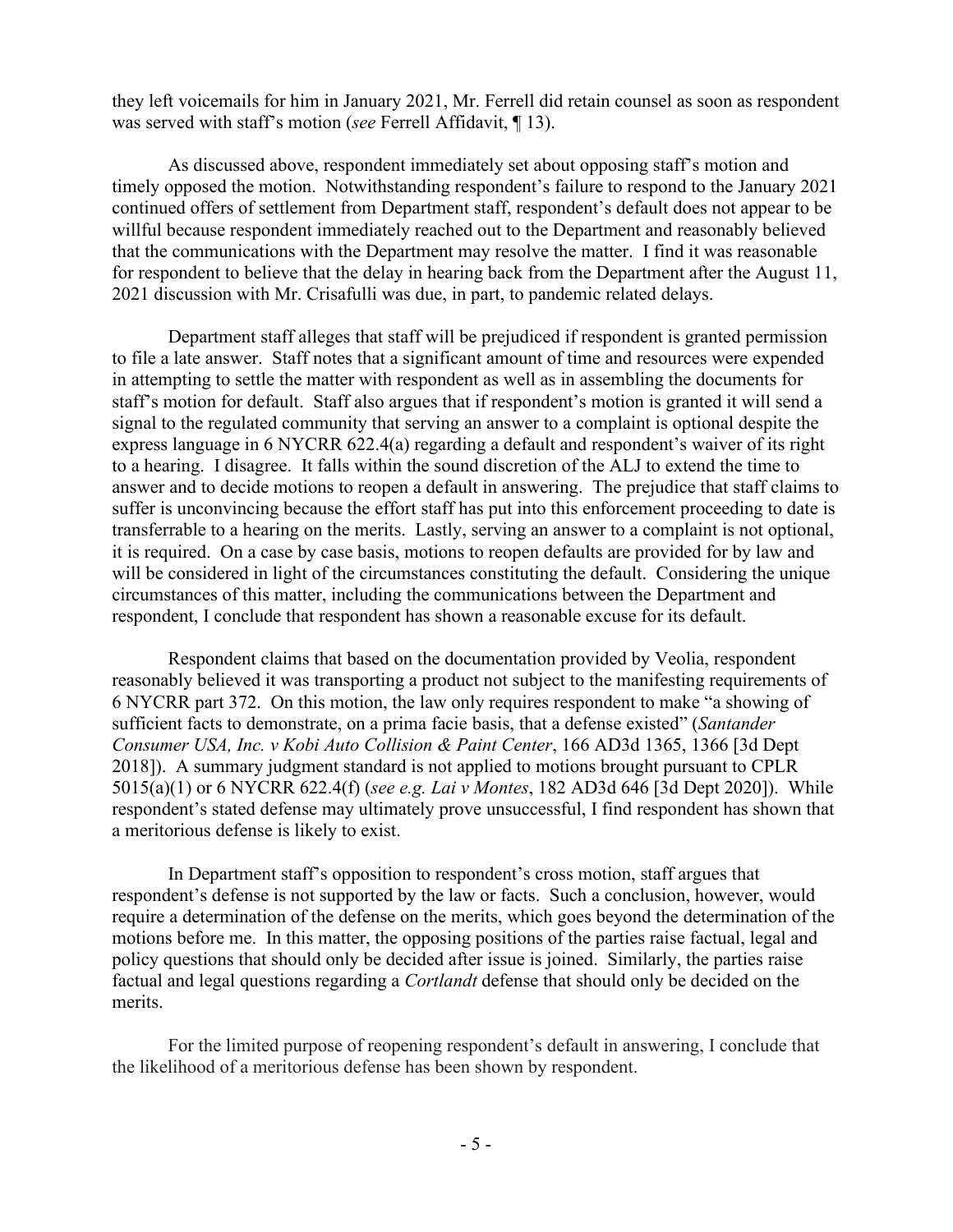#### **RULING**

Department staff's motion for default judgment is denied. Respondent's motion to serve and file a late answer is granted. Respondent is directed to serve and file its answer within ten days of service of this ruling on respondent. If respondent fails to serve and file an answer as directed herein, staff may renew its motion for default judgment on the papers already filed and served.

> /s/ Michael S. Caruso Administrative Law Judge

Dated: July 6, 2021 Albany, New York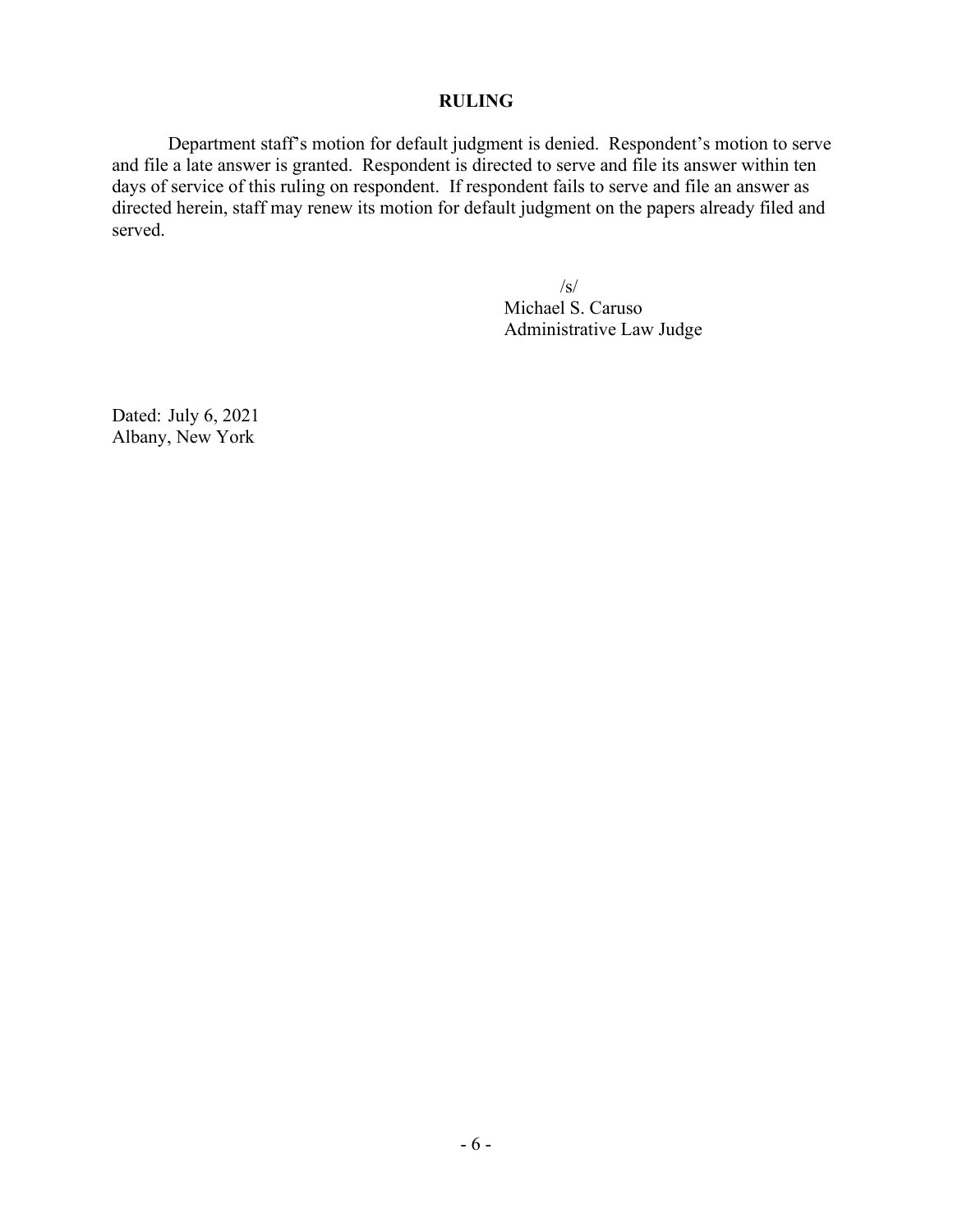## **APPENDIX A**

## *Matter of Lacy's Express, Inc. DEC Case No.* R8-20180123-13 Motion for Default Judgment

### Department Staff's Papers

- Cover letter and Notice of Motion for Default Judgment and Order, dated April 6, 2021
- Motion for Default Judgment, dated April 6, 2021
- Affirmation of Dudley D. Loew, dated April 6, 2021, attaching Exhibits A-C:
	- A. Affidavit of Service of Marcia Persson, sworn to April 6, 2021, with cover letter, notice of hearing and complaint, all dated July 9, 2020, USPS delivery confirmation and email dated July 9, 2020 attached
	- B. Matter of Veolia ES Technical Solutions, L.L.C., Order of Consent, June 9, 2020
	- C. Matter of Eastman Kodak Company, Order on Consent, May 4, 2018
	- D. Proposed Order
- Affidavit of Matthew Gillette, P.E. in support for default judgment, sworn to April 6, 2021, attaching Exhibits E-G:
	- E. Bills of Lading for UN1993 Flammable Liquids, N.O.S. (Isopropanol, Toluene) 3, II (ERG #128) M-6-1731 Isopropanol/Toluene, dated May 2, June 2, and June 21, 2017, transported from Veolia ES Technical Solutions to Eastman Kodak by Lacy's Express, Inc., with related Certified Product Analysis and Invoice attached for each shipment
	- F. Part 364 Waste Transporter Permit No. NJ-268 issued to Lacy's Express, Inc., effective October 23, 2020 (Modification) with SWMS permit information attached
	- G. 17 Uniform Hazardous Waste Manifests with Bills of Lading and Land Disposal Restriction Notification Forms for UN1993 Flammable Liquids, n.o.s. (Toluene) (Isopropanol), 3, II, RQ (D001), transported from Veolia ES Technical Solutions to Eastman Kodak by Lacy's Express, Inc.
	- H. Eastman Kodak Solvent Information Form, dated June 25, 2012
	- I. Justification for Requested Penalty
	- J. Email correspondence between Dudley D. Loew and Joseph M. DiNicola, Jr., dated May 10, May 31, September 30 and October 8, 2019

#### Respondent's Papers

- Cover letter dated May 5, 2021
- Affirmation of Michael A. Fogel, dated May 5, 2021
- Affidavit of William H. Ferrell, Jr., sworn to May 5, 2021, attaching Exhibits 1-2:
	- 1. Email from William Ferrell, Jr. to Scott Crisafulli, dated August 11, 2020 - Correspondence from Dudley D. Loew to William H. Ferrell, dated January 25, 2018 (2) with order on consent attached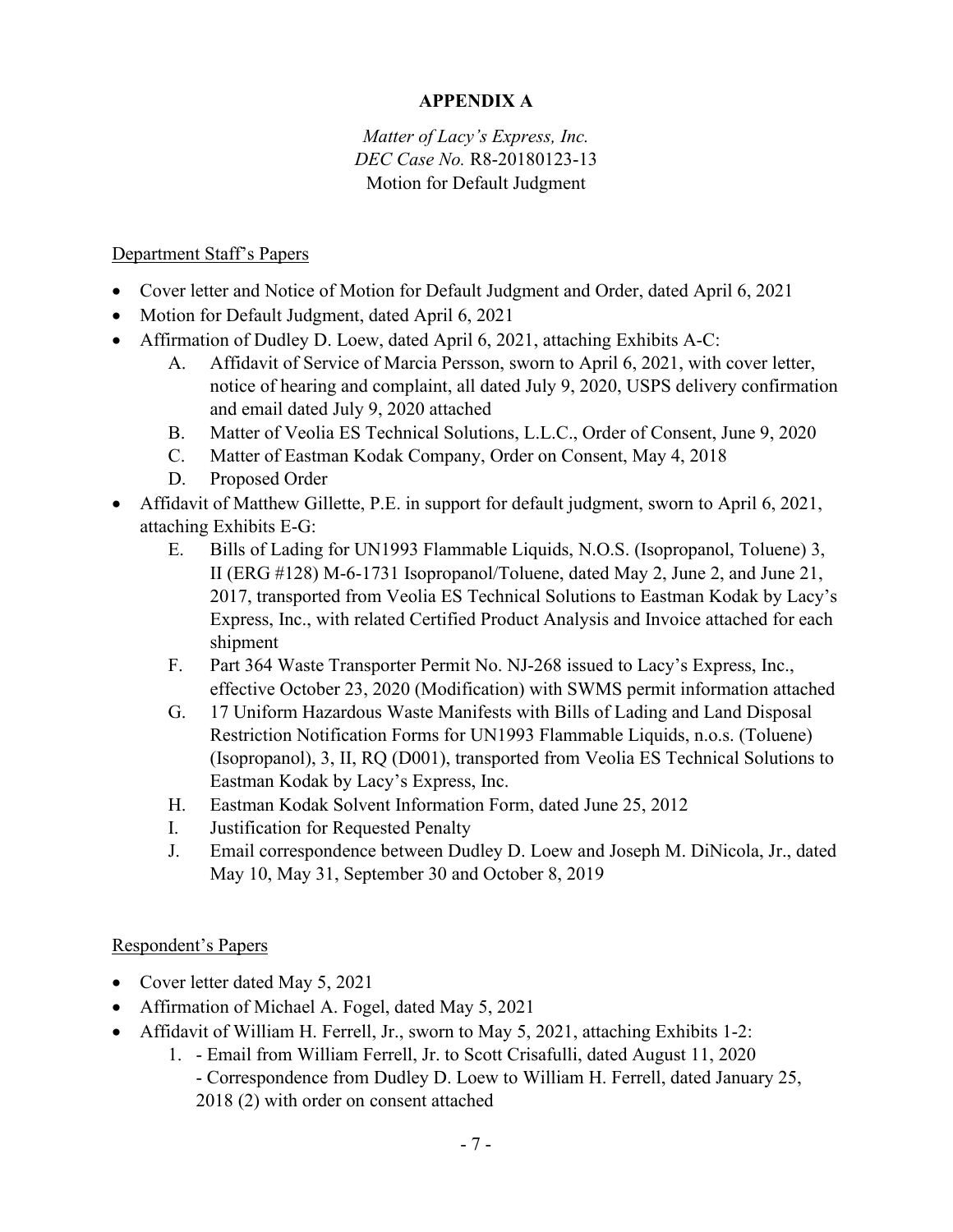- Invoice from Lacy's to Veolia ES for May 1, 2017 shipping with Lacy's Express, Inc. Bill of Lading, Veolia ESA Technical Solutions Bill of Lading

- Email correspondence between Marcella DePalma (Veolia) and Jason Ferrell (Lacy's), dated April 21 and 26, 2017

- Copy of Federal Register, Vol. 70, No. 144, July 28, 2005, pp. 43638 and 436640 - Invoice from Lacy's to Veolia ES for June 2, 2017 shipping with Lacy's Express, Inc. Bill of Lading, Veolia ESA Technical Solutions Bill of Lading, verification of driver's time

- Email correspondence between Marcella DePalma (Veolia) and Jason Ferrell (Lacy's), dated May 25, 26 and 31, 2017

- Invoice from Lacy's to Veolia ES for June 19, 2017 shipping with Lacy's Express, Inc. Bill of Lading, Veolia ESA Technical Solutions Bill of Lading, verification of driver's time

- Email correspondence between Marcella DePalma (Veolia) and Jason Ferrell (Lacy's), dated June 5, 6, 9 and 13, 2017

- Correspondence from Dudley D. Loew to William H. Ferrell, dated June 23, 2020 with order on consent and invoice attached

2. Part 364 Waste Transporter Permit No. NJ-268 issued to Lacy's Express, Inc., effective October 1, 2020 (Renewal)

# Department Staff's Reply Papers

- Cover letter dated May 28, 2021
- Reply Affirmation of Dudley Loew, dated May 28, 2021, attaching Exhibits A-G:
	- A. Affidavit of Service of Marcia Persson, sworn to May 14, 2021 (service of default motion papers)
	- B. Email correspondence from New Jersey DEP to Matthew Gillette, dated April 22, 2021 forwarding October 3, 2017 email regarding Kodak's receipt and management of IPA-Toluene from Veolia
	- C-1. Bills of Lading for UN1993 Flammable Liquids, N.O.S. (Isopropanol, Toluene) 3, II (ERG #128) M-6-1731 Isopropanol/Toluene, dated May 2, June 2, June 19, and June 21, 2017, transported from Veolia ES Technical Solutions to Eastman Kodak by Lacy's Express, Inc. (3) and Environmental Transport Group Inc. (1)
	- C-2. 17 Uniform Hazardous Waste Manifests with Bills of Lading and Land Disposal Restriction Notification Forms for UN1993 Flammable Liquids, n.o.s. (Toluene) (Isopropanol), 3, II, RQ (D001), transported from Veolia ES Technical Solutions to Eastman Kodak by Lacy's Express, Inc.
	- C-3. 4 Uniform Hazardous Waste Manifests with Land Disposal Restriction Notification Forms for UN1993 Flammable Liquids, n.o.s. (Toluene) (Isopropanol), 3, II, RQ (D001), transported from Veolia ES Technical Solutions to Eastman Kodak by Environmental Transport Group Inc.
	- D. Eastman Kodak Solvent Information Form, dated June 25, 2012
	- E. January 25, 2018 correspondence from Dudley Loew to William H. Ferrell, Jr.